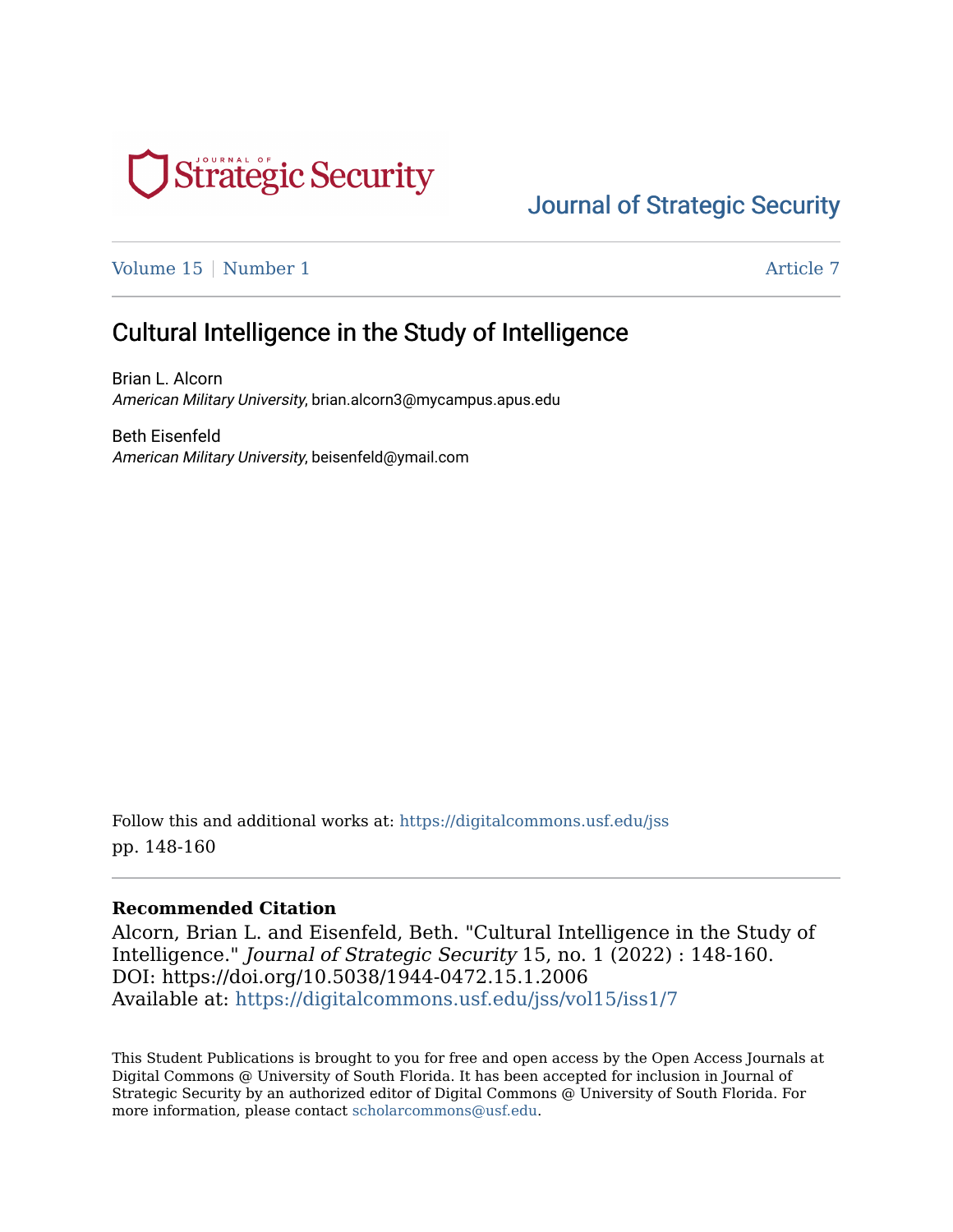# **Cultural Intelligence in the Study of Intelligence**

#### **Abstract**

Intelligence officers often interact in culturally diverse settings different from the settings in which they grew up. Yet, there is a lack of academic research about the integration of culture and the study of intelligence. Researchers have made Cultural Intelligence (CQ) measurable via the Cultural Intelligence Scale (CQS) and successfully applied it in the business world as a predictor of success in multi-cultural environments. This article describes an application of the CQS, using the Observer Report questionnaire to assess the memoirs of three successful intelligence officers to ascertain the degree that CQ applies to the success of officers in United States Intelligence Community (USIC) in multicultural environments. The study results indicated each intelligence officer possessed a high degree of cultural intelligence that assisted in the course of their duties and the CQS is a good assessment tool to measure cultural intelligence.

Keywords: Cultural intelligence, Cultural Intelligence Scale, CQS, Cultural Intelligence Quotient

#### Acknowledgements

A sincere thank you to my professor, Dr. Eisenfeld, my parents, and the Marines I have had the honor and privelege to lead throughout the past three years.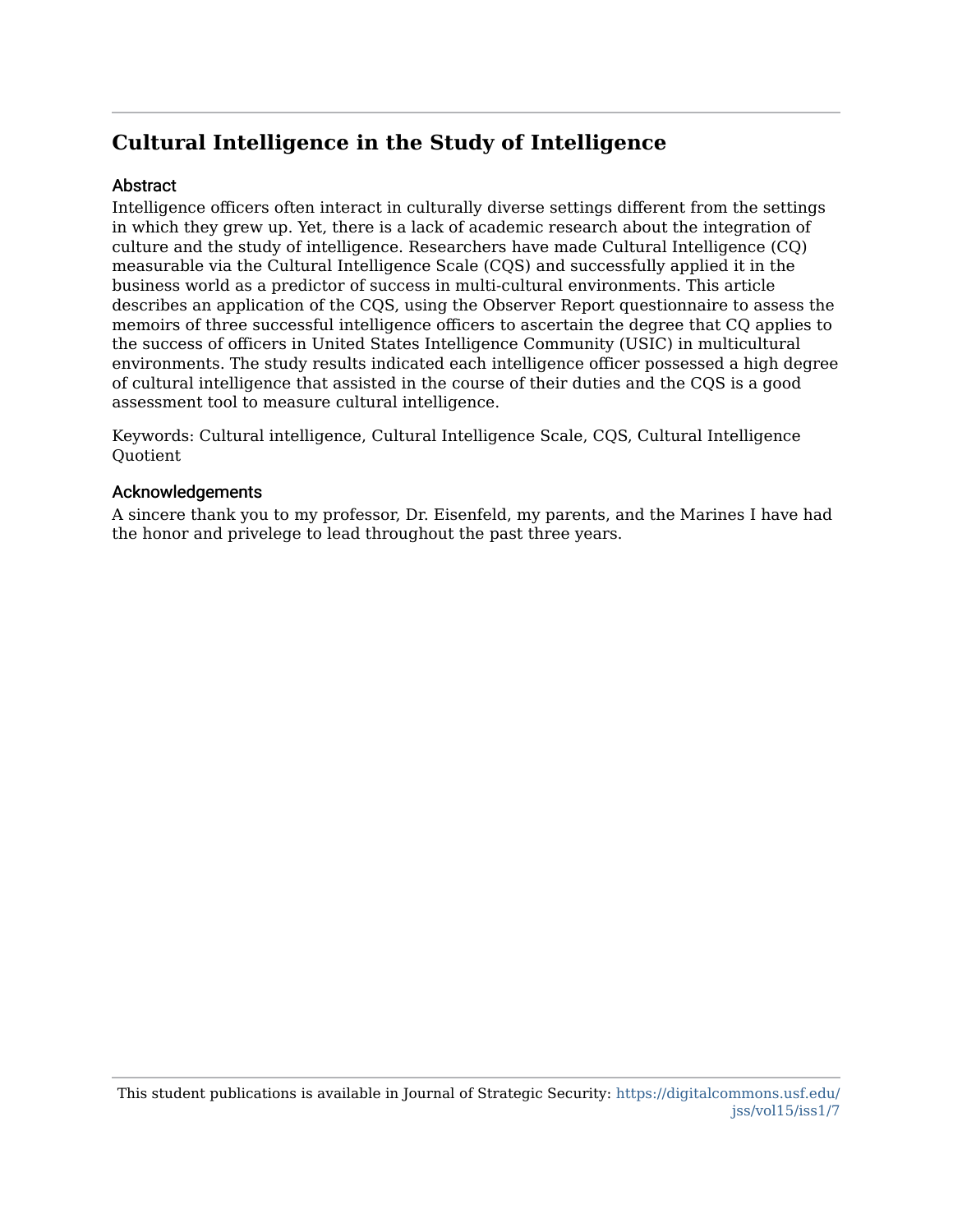# **Introduction**

One of the purposes of the United States Intelligence Community (IC) is to collect, interpret, and process raw information into intelligence for use by various policy and decision makers.<sup>1</sup> A nation with interests abroad must work in foreign environments distinct from its domestic culture, necessitating a level of cultural aptitude. In the same way that people have innate emotional intelligence or social intelligence, they also have levels of cultural intelligence, defined as someone's capability to function effectively in culturally diverse settings.<sup>2</sup> Intelligence officers abroad are operating in diverse cultural environments, interacting with people, systems, and customs different from those most likely in which they grew up. Analysts and consumers of intelligence reports in their home country also interpret intelligence through their ethnocentric lens and biases. High degrees of cultural intelligence facilitate deeper insights, learning, and performance in culturally diverse environments. <sup>3</sup> A lack of cultural intelligence can lead to inefficiency and can have consequences. For example, when the Central Intelligence Agency (CIA) parachuted teams of paramilitary officers into North Korea during the Korean War, it was hoping for the same successes as the Jedburgh teams of World War II.<sup>4</sup> While the Jedburgh teams enjoyed cultural similarities to their host nations, the teams inserted into North Korea did not. Consequently, thousands of intelligence operatives lost their lives when they were sent across enemy lines and never heard from again due to a fundamental misunderstanding of communist methods of cultural control in the villages of North Korea. 5

Cultural intelligence is measurable through the Cultural Intelligence Scale (CQS), a series of statements designed to address four aspects (motivational, cognitive, metacognitive, and behavioral) of cultural intelligence and measure each aspect on a numerical scale, with an aggregate score providing an overall measure of cultural intelligence.<sup>6</sup> The purpose of this qualitative case study was to assess the cultural intelligence of US intelligence officers by applying the CQS Observer Report to a sample of officers' autobiographies. The results of the assessment were evaluated to determine the extent to which CQS might be an effective indicator of an intelligence officer's ability to navigate culturally diverse situations. The research question was, to what extent is the CQS an effective indicator of an intelligence officer's success in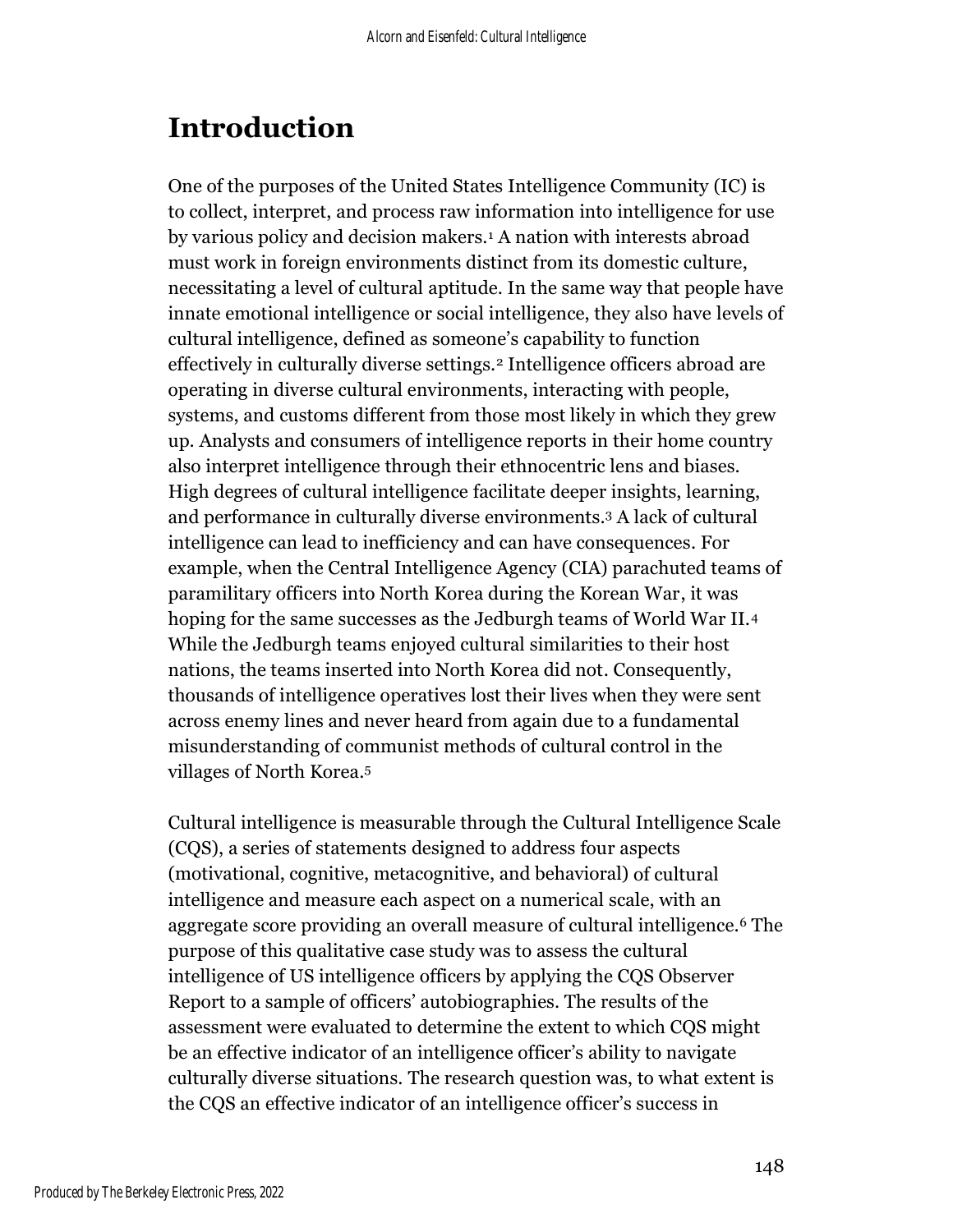culturally diverse situations? To answer the research question, the primary author conducted an analysis of the memoirs of three intelligence officers generally considered successful by members of the USIC: Barry Broman of the CIA, Samuel Faddis of the CIA, and Oleg Kalugin formerly of the Soviet Union's premiere foreign intelligence agency, the *Komitet Gosudarstvennoy Bezopasnosti* (KGB), using the CQS Observer Report to evaluate each officer's cultural intelligence. <sup>7</sup> The foundation for the research rested on the theory of cultural intelligence that posits an individual's capability to interact in a culturally appropriate manner is dependent on his or her ability to manage interactions across the four aspects of cultural intelligence.<sup>8</sup> The thesis for this research is, Cultural intelligence, derived from the field of cultural anthropology and successfully applied to a wide variety of interdisciplinary subjects, is an asset to intelligence officers interacting with foreign cultures. Lack of cultural intelligence can lead to varying degrees of failure, from fundamental misinterpretation of data to loss of life. The article proceeds in the following manner: the literature review, followed by the methodology, data analysis and findings, and recommendations.

## Literature Review

#### *A Background in Anthropology*

The manner in which people behave in culturally diverse environments is relative to their Cultural Intelligence Quotient (CQ), defined as an individual's capability to function and manage effectively in culturally diverse settings and is analogous to similar measures of intelligence such as emotional intelligence and social intelligence.<sup>9</sup> In 2008, a team of researchers defined CQ further by identifying four key aspects Motivational, cognitive, metacognitive, and behavioral.<sup>10</sup> Motivational CQ reflects an individual's willingness to devote time and energy to learning about and functioning in situations characterized by cultural difference. Cognitive CQ regards base knowledge of facts, norms and practices of a given culture derived from personal experience and education. Metacognitive CQ regards the mental processes individuals use to gain and process cultural knowledge, including monitoring their thought process regarding how they perceive culture. People with a high degree of metacognitive CQ are consciously aware of other's cultural preferences from start to finish in a multicultural interaction and seek to constantly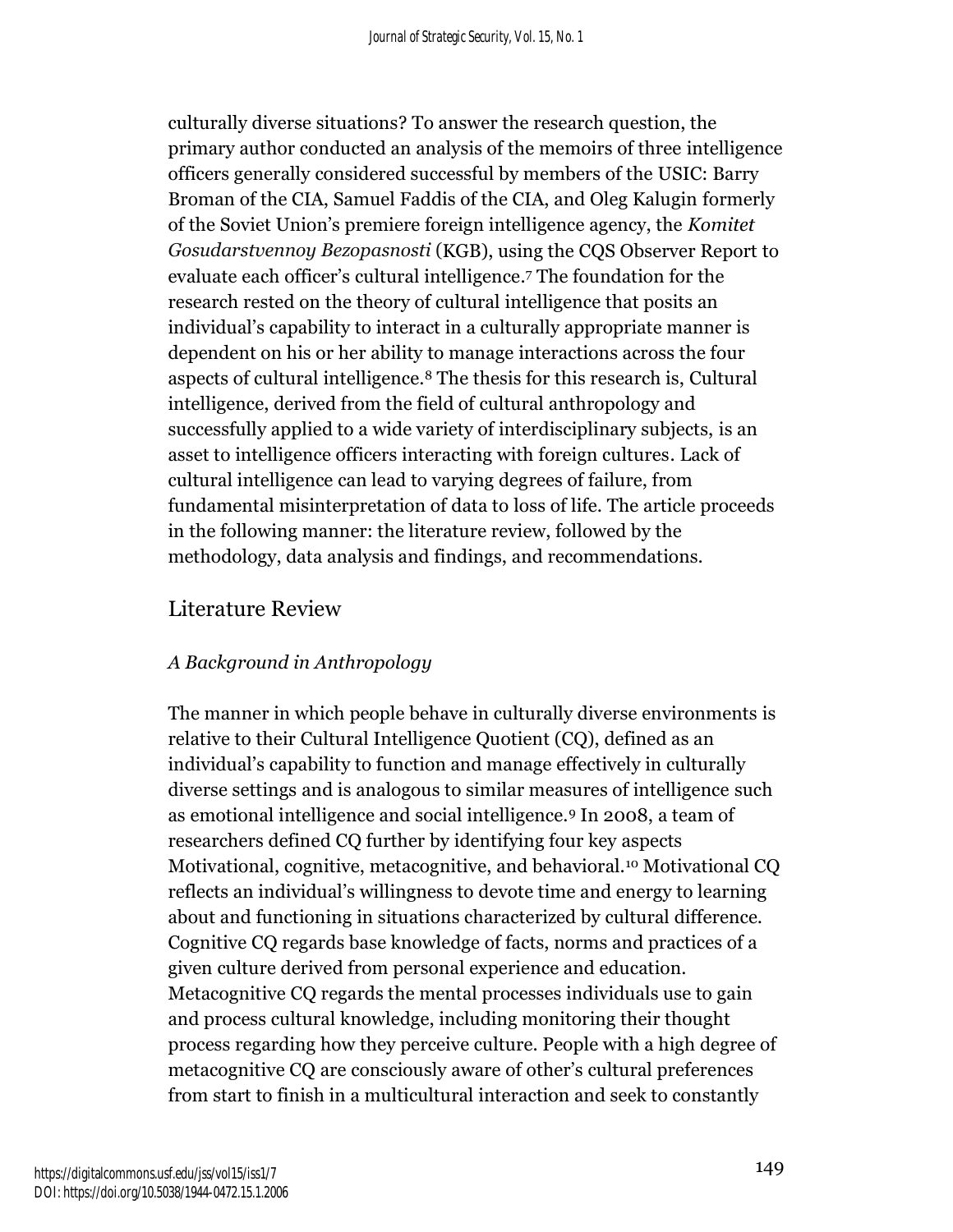refine and adjust mental models of that culture. <sup>11</sup> Behavioral CQ encompass their capability to act and speak appropriately in culturally diverse settings.<sup>12</sup>

Based on three dimensions intercultural success against a numeric scale, the CQS enables CQ measurement. The three aspects of the scale are cultural judgement, cultural adaption, and task performance in cultural settings.<sup>13</sup> Researchers have found a variety of applications of the CQS as an indicator of multicultural success across a broad range of disciplines. People with high levels of CQ generally are better travelers, function at a higher capacity while traveling, are usually better industry leaders, and are generally better global strategic leaders.<sup>14</sup>

#### *Interdisciplinary Anthropology in Other Social Sciences*

The applications of cultural anthropology have done much for other academic disciplines, with terms such as ethnocentrism and culture infiltrating the lexicon of most social sciences and offering valuable insights on social perception. The study of cultural anthropology is useful in understanding the importance of culture. Immediately relevant to the study of strategic intelligence is the concept of ethnocentrism, the implicit evaluation of a culture different from an individual's, according to preconceptions originating in the standards and customs of that one's own's culture. Values, perception, and information are each influenced by ethnocentrism, and often present in the form of cultural bias.<sup>15</sup> A byproduct of cultural bias is the creation of the *other*, a value judgement levied upon a foreign culture that inhibits understanding and often subordinates the foreign culture to a lower position on a social hierarchy.<sup>16</sup> The implication is that people behave and perceive differently in culturally diverse environments.

Examples of the application of cultural anthropology illustrate the importance and impact that culture has in strategic settings. General Petraeus' understanding and implementation of cultural intelligence via a counterinsurgency campaign in the Iraq War successfully decreased violence in the conflict, significantly reducing the number of annual civilian deaths from 23,333 killed in 2007 to 1,600 by the end of 2011.<sup>17</sup> Ken Booth's idea of strategic culture is the belief that a nation and group can often prescribe and predict its behavior through a certain national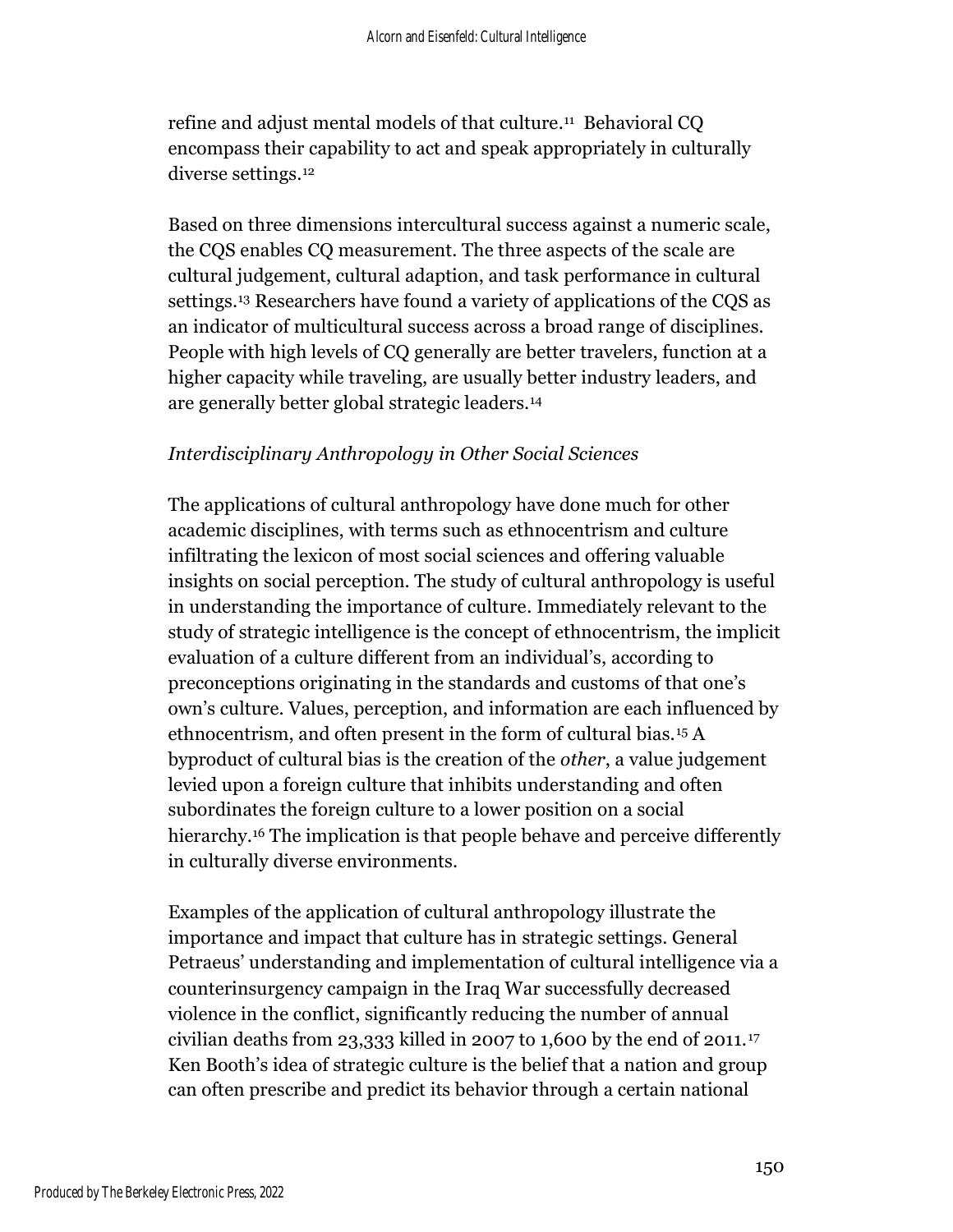lens of culture is another successful application of cultural anthropology.<sup>18</sup> Strategic culture has since been used to interpret North Korea's outlook on threat perception and subsequent development of nuclear weapons and China's nearly millennia long genealogy of strategic culture that it still enacts.<sup>19</sup>

## *A Gap Between Strategic Intelligence and Cultural Anthropology*

Despite cultural anthropology enjoying a broad variety of use in other social sciences, it has yet to have a meaningful impact on the study of intelligence—there is a gap between the study of strategic intelligence and cultural anthropology. This is partly due to the study of intelligence largely stemming from the Office of Strategic Services, the predecessor of the CIA during World War II, and its tendency to recruit from east coast universities. <sup>20</sup> Following the war, these academics-turned-intelligenceofficers returned to academia and brought with them their experiences, thus creating the study of intelligence. <sup>21</sup> Additionally, the CIA actively supports the study of intelligence by regularly declassifying documents for the express purpose of academic study. <sup>22</sup> While the CIA was the first intelligence agency to do so, other international agencies that have since followed suite tend to originate from Western Europe containing Western viewpoints. <sup>23</sup> So while cultural anthropology attempts largely to encompass global perspectives, the study of intelligence is mired in what Aldrich and Kasuku called a Western myopia, limiting the study of intelligence in pre-conceived notions of what intelligence can and cannot be.<sup>24</sup> By way of example, Aldrich and Kasuku point to the People's Republic of China's approach toward information as intelligence and most Chinese entities abroad as a collectors, as well as South Africa's use of intelligence to bolster domestic social programs as different cultural paradigms for intelligence.<sup>25</sup> These cases alone make it clear that there are different perspectives and approaches to intelligence than in main-stream circulation in the West.

Since then, this Western myopia has hindered the US in its national policy efforts. Anthony Lewis identifies the lack of cultural understanding as one of the reasons the United States lost the Vietnam War.<sup>26</sup> Lewis also asserts that classical misunderstandings of Vietnamese society and American ethnocentrism damaged South Vietnamese efforts to stand up their government based in democracy.<sup>27</sup> While Americans assumed the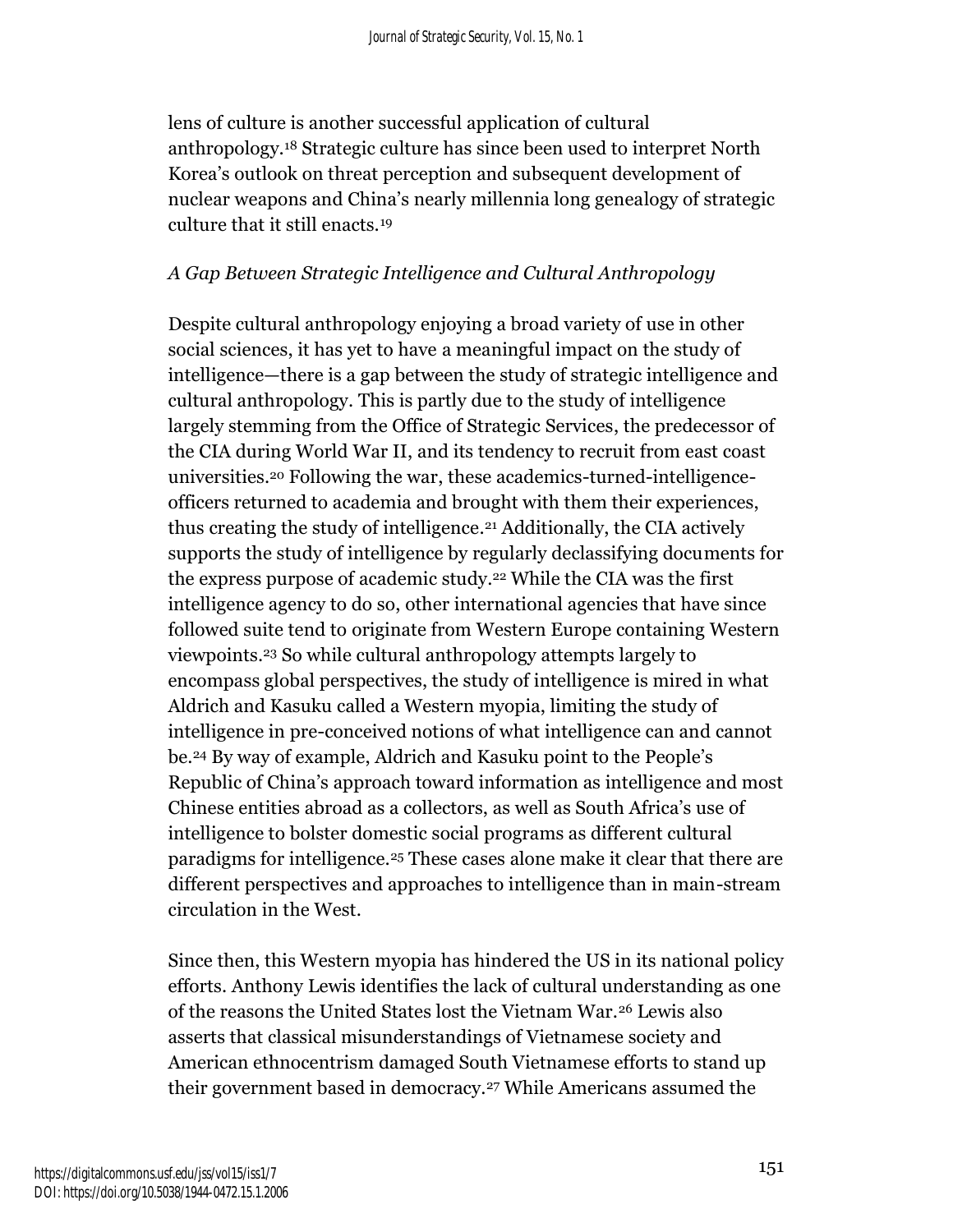base of Vietnamese culture to be religion and the government as it is in the US, Lewis understood the Vietnamese to have basis in ethics on the concept of *The Village*, from where, along with some strong Confucian background, many Vietnamese social mores derive from.<sup>28</sup> Americans projected their ethnocentric values of religion in the form of the Catholic Ngo Diem and ignored his rampant corruption and inability to lead. Additionally, Americans leveraged Diem to institute government from the top down. Meanwhile, the North Vietnamese went straight to the cultural base of power, the village, attempting control from the bottom up.<sup>29</sup> The result was an ineffectual effort on the part of the Americans and a calculated, efficient one on the part of the North Vietnamese. Following the 9/11 attacks, United States intelligence reform became a major topic of discussion, yet absent from that discussion was the role of culture. Hamrah argued for several tools to assess what role, if any, organizational culture had in the failure to predict the 9/11 attacks and offered a series of guided questions designed to assist the USIC in the intentional design and creation of a functional organizational culture. 30

While Aldrich, Hamrah, and Lewis all introduce cultural anthropology, or aspects of culture for the study of intelligence, each illuminates the gap between the study of intelligence and the study of culture. Each author recommended further integration of their research and identified culture clearly as a missing link. Hamrah called for the further study of the internal culture of the intelligence community while Aldrich and Kasuku, and Lewis each recommended greater interdisciplinary efforts between anthropology and intelligence.<sup>31</sup> The concept and terminology of CQ is nearly absent from the USIC. Despite having published a literature review in 2005 identifying the importance and relevance of Ang's and Van Dyne's work on CQ, the CIA has not officially embraced the concept of CQ; instead it recommended the work as a break from other books on an intelligence officer's bookshelf.<sup>32</sup> In 2015, a master's thesis used the CQS to evaluate the CQ of the Operation JAWBREAKER team to demonstrate that CQ is an integral factor in a successful covert action operation in contrast to characteristics of intelligence officers.<sup>33</sup> Beyond these two sources there is a scarcity of literature indicating the application of CQ in the USIC.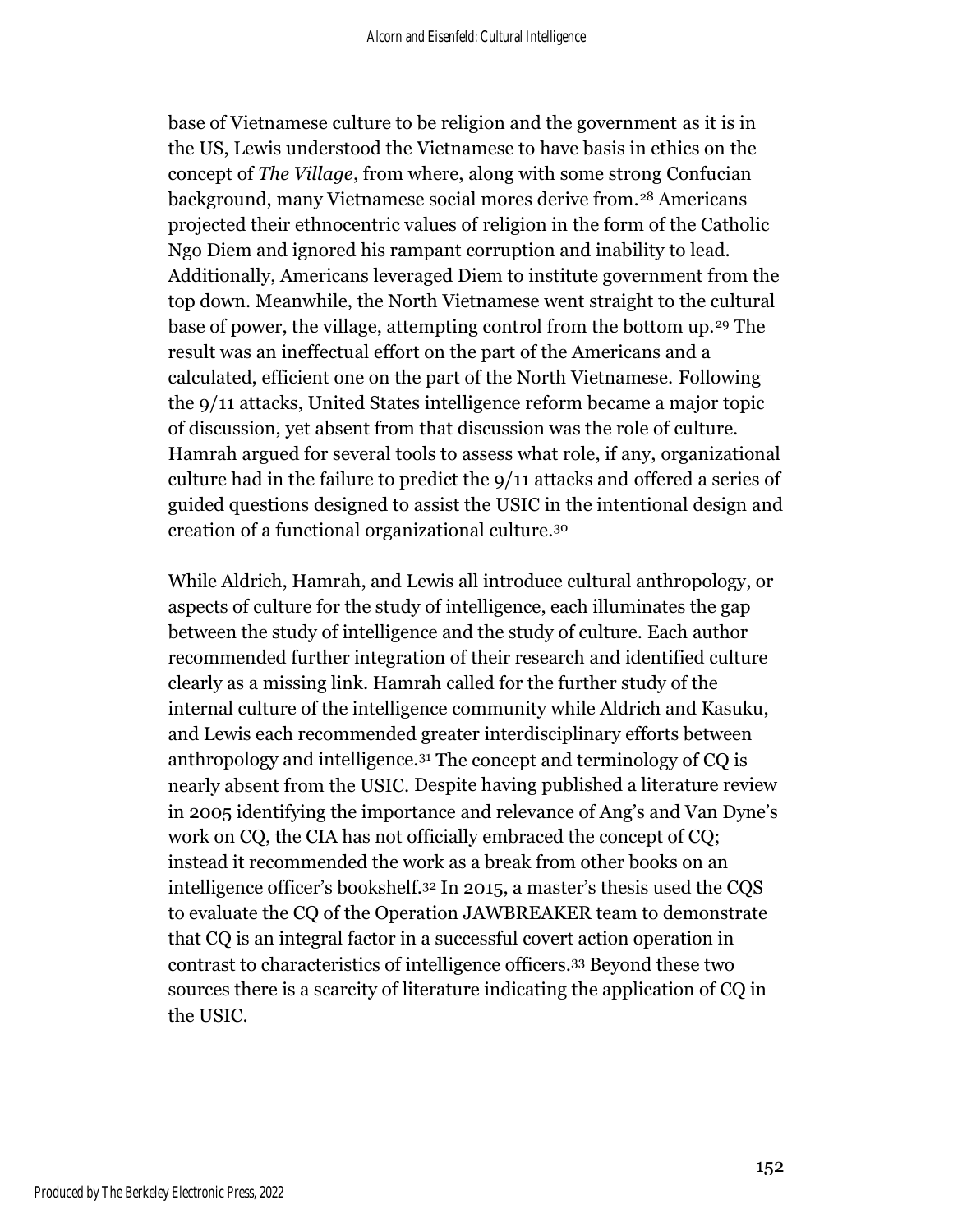# Methodology

#### *Overview and Case Selection*

This qualitative case study used Ang's and Van Dyne's Cultural Intelligence Observer statements and scale to assess the CQ of three intelligence officers.<sup>34</sup> The number of case studies selected considered the time available to conduct the research during an 8-week master's course. The primary researcher determined criteria for the cases to consider.<sup>35</sup> The criteria used for case selection included regular action and interaction in multicultural environments, employment with and for a state intelligence organization, and ease of accessibility to the autobiographies. The primary researcher selected each intelligence officer based on the above criteria and having read and studied the autobiographies, and by determining each officer spent time spent in multicultural environments. Within the USIC, fellow officers and managers admire each of the intelligence officers selected for this research. The officers grew up primarily in the West and share an occupation as intelligence officers with overseas experience. Each notably hails from a different background, with one officer serving in the KGB before his eventual defection to the West while the other two worked in the United States before their tours abroad as CIA case officers.

Oleg Kalugin began as a KGB case officer, adroitly running operatives on behalf of the Soviet Union for years on US soil before he eventually defected to the West.<sup>36</sup> Barry Broman successfully ran intelligence operations in South East Asia with the CIA for nearly two decades, including serving as the Chief of Station in a prominent country there.<sup>37</sup> Sam Faddis (CIA) inserted into Northern Iraq prior to the invasion of Iraq in 2003 and organized Kurdish forces on the Iraq-Turkey border into a fighting force and successfully waged a guerrilla war once the invasion began.<sup>38</sup> Through assessing these three intelligence officers by applying the CQS Observer Report statements, the researchers developed a baseline for use in follow on studies of officers within the USIC.

#### *Assessment Strategy*

Following case study selection and reading each autobiography, the primary researcher applied the CQS to code and score responses to the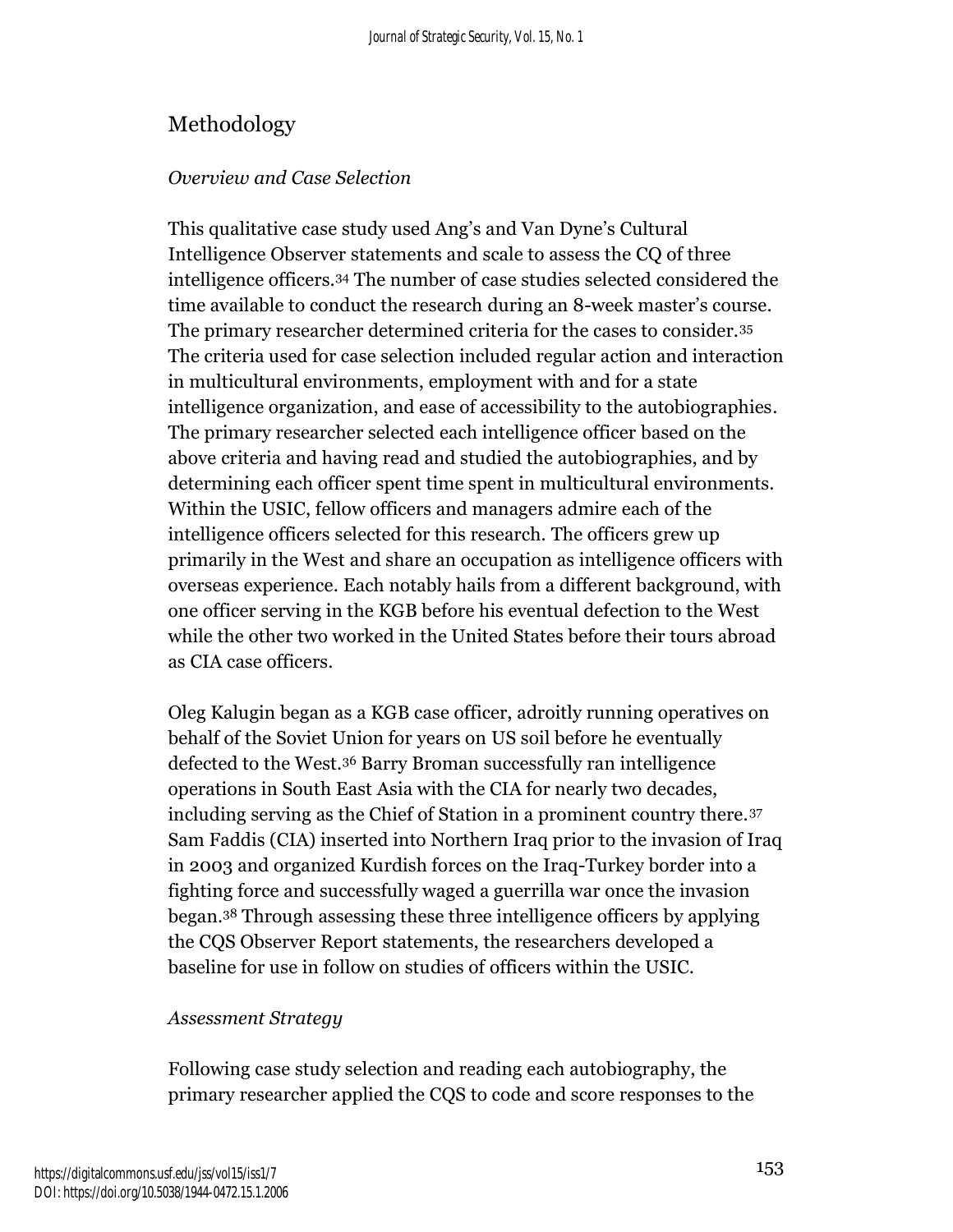statements. The CQS Observer Report consists of 20 statements divided into four categories reflecting the four dimensions of CQ: Motivational, cognitive, metacognitive, and behavioral. <sup>39</sup> Using a scale from one to seven, with a score of one representing the observer strongly disagrees the subject displays the evaluated tendency, the researcher assessed each statement. In contrast, a score of seven indicates the observer strongly agrees the subject shows the evaluated tendency. The primary researcher looked for statements, or a series of statements that represented and indicated each author's thoughts on each CQ dimension, and qualitatively assigned a score along the CQ scale for 16 of 20 statements because four statements required face to face assessments, which the primary researcher could not make based on reading and studying autobiographies. For example, when Broman was accidentally served a cockroach in a bowl of noodles while first acclimating to Thai culture, he carefully evaluated the situation in terms of culture in a deliberate effort not to commit a social *faux pas*. <sup>40</sup> In addition, he recalled that Thai sometimes eat other fried insects as a delicacy and politely asked his Thai host whether it was part of the dish.<sup>41</sup> Since the cockroach was not supposed to be part of the dish, Broman displayed strong metacognitive tendencies, as he demonstrated thinking about culture, and successfully navigated the multicultural interaction without offending his hosts. Broman's behavior in this example is consistent with a score of seven for statement four in the metacognitive section of the CQS; "this person checks the accuracy of his cultural knowledge as he interacts with people from different cultures." 42

After individual statement scoring, the scores were averaged, by CQ aspect, as opposed to a summation of total points, because it was unfeasible to assess certain statements as an evaluator using autobiographies. For example, a researcher cannot assess behavioral statement two, "this person uses pause and silence differently to suit different cross-cultural situations" based on reading alone. <sup>43</sup> Normally, a researcher would conduct an in-person interview to make that assessment. However, since the research was part of a master's course project with a short course duration, the researcher used autobiographies as proxies for in-person interviews.

On aspects such as behavior, where the researcher could not attribute a score, the CQ statement was omitted from scoring and analysis so as not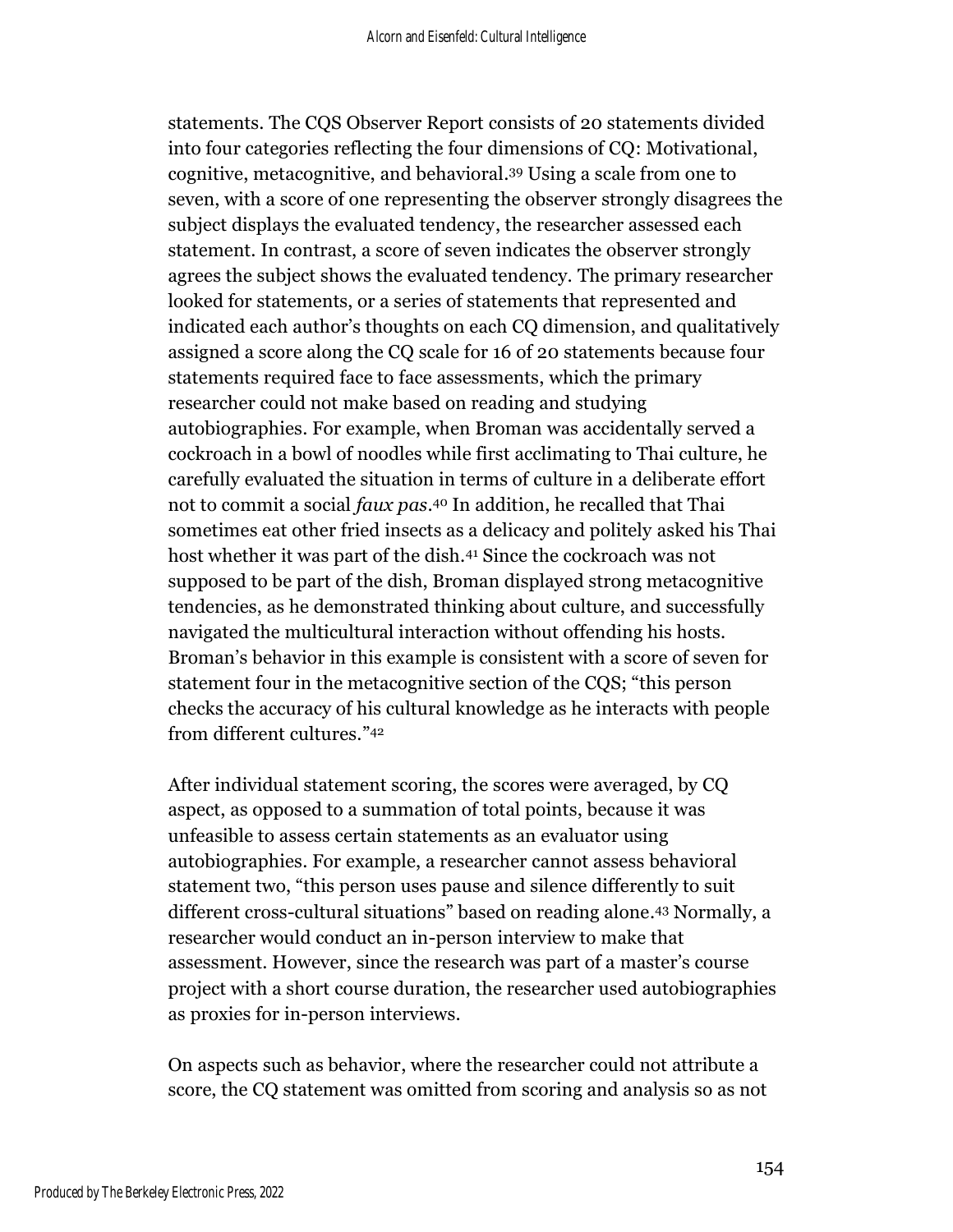to affect the average. The researcher excluded behavioral statements one through four due to the inability to evaluate these statements using the autobiographies. However, sufficient evidence in the autobiographies facilitated an evaluation of behavioral statement five regarding facial cues when authors wrote about the faces they made or significant reactions they expressed in multicultural interactions. Notwithstanding the numerical value assigned to the evaluation of each sample's CQS the nature of the evaluation remains qualitative due to the method of evaluation. The researcher experienced few issues evaluating the autobiographies, but recommends that subsequent studies attempt in person interviews to collect data more accurately and avoid author bias.

#### *Limitations and Biases*

All research contains limitations and biases. Limitations are a result of the types and sources of historical documents, lack of access to study subjects, small sample sizes, sampling bias, incorrect assumption, and human error such as incorrect data interpretation, measurement, and coding. Researchers also have cognitive biases that could inadvertently affect interpretation. For example, the study subjects did not write their autobiographies with CQS interpretation in mind, which may have led to missed mis-coding and subsequent incorrect analysis. To minimize limitations and biases, the primary researcher took precautions to validate authenticity and triangulate data checking additional sources as needed.

Based on the qualitative method of inquiry and case study format, generalizing the research findings to the larger population is a known limitation of this research. This was an additional reason for the inclusion of three study subjects as cases. Finally, the researcher mitigated limitations and bias throughout the research process to boost the reliability and accuracy of the findings.

# Analysis and Findings

Overall analysis revealed each of the officers studied possessed high degrees of cultural intelligence in the categories studied. With each statement scored from one to seven, then averaged by CQ Aspect, averages appear high across the sample. It is likely the subjects' written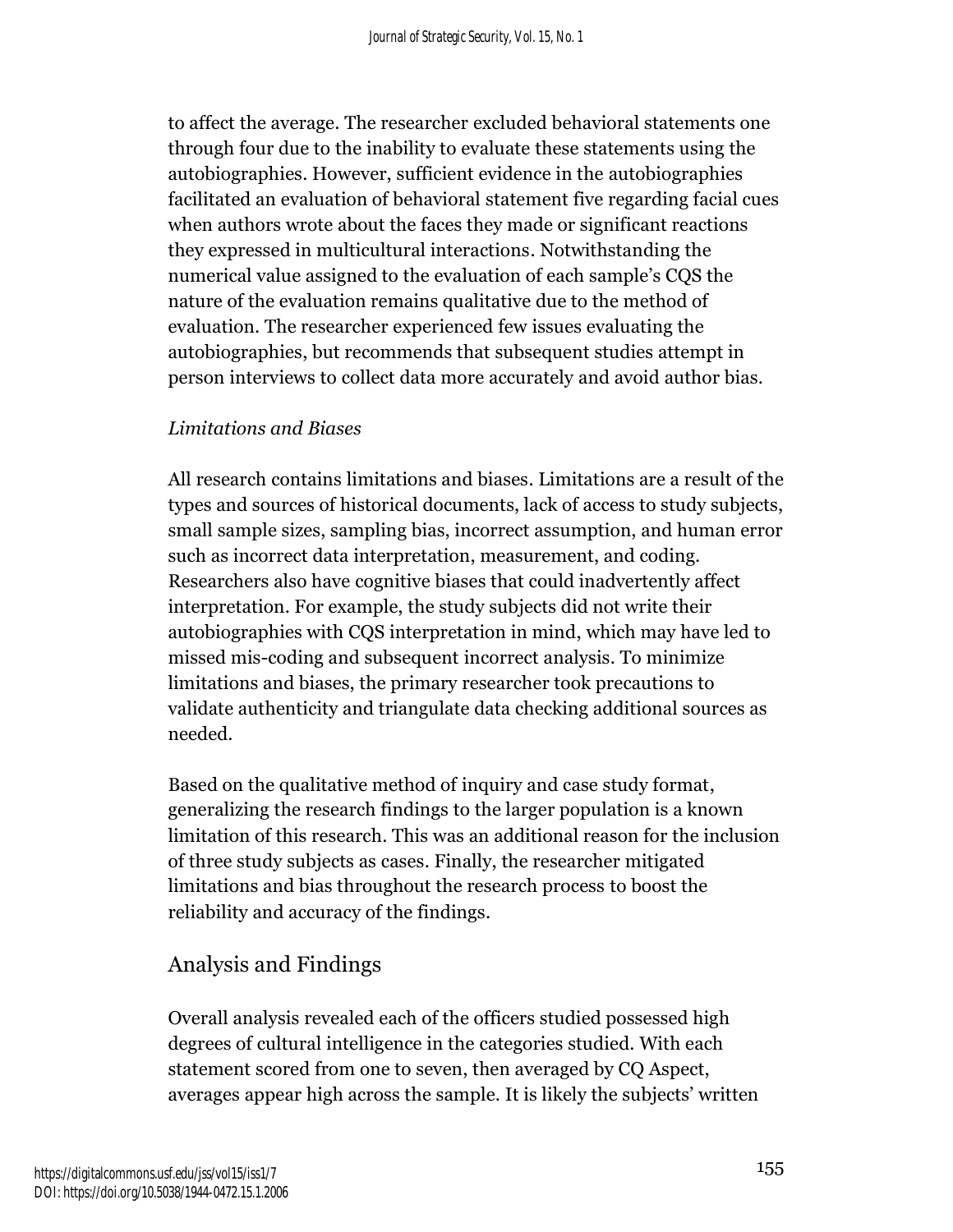accounts of their actions demonstrates higher cultural intelligence than might be observed had an interview taken place due to the reflection and editing process an author typically undergoes when publishing a book. Table 1 presents the summary results.

| <b>CQ Aspect</b>  | <b>Statement</b>                                                                                                      | <b>Broman</b> | Faddis | Kalugin |
|-------------------|-----------------------------------------------------------------------------------------------------------------------|---------------|--------|---------|
| Motivational      | This person truly enjoys interacting<br>with people from different cultures.                                          | 7.00          | 5.40   | 6.40    |
| Cognitive         | This person can describe different<br>ways to motivate and reward people<br>across cultures.                          | 6.50          | 6.00   | 6.17    |
| Metacognitive     | This person adjusts their<br>understanding of a culture while<br>interacting with people from that<br>culture.        | 7.00          | 7.00   | 6.75    |
| <b>Behavioral</b> | This person modifies how close or<br>far apart they stand when<br>interacting with people from<br>different cultures. | 6.00          | 6.00   | 6.00    |
|                   | Average                                                                                                               | 6.63          | 6.10   | 6.33    |

Table 1: Summary Assessment

Note: Data compiled by researcher during analysis based on the CQ scoring scale from CQS Observer Report. Each of the CQ Aspect scores is an average. Statement terminology provided by Dr. Linn Van Dyne and used with permission (email, January 11, 2022).

Broman scored high across motivational cultural intelligence given that he went on to start a tourism company in the countries he served while working for the CIA. While Broman scored similarly to the other officers evaluated in the study on cognitive cultural intelligence, he was either uncomfortable using foreign languages regularly or chose not to, despite having a solid foundation in Thai. <sup>44</sup> Throughout his memoir, Broman displayed strong metacognitive tendencies, which is to say at several points revealed he was thinking about thinking about culture. Notable are examples include his discussions on the ex-patriot community in South East Asia and the community's tendency to love its country of origin, but felt compelled to stay abroad despite his analysis of Thai royalty.45. Throughout Borman's autobiography, he displayed a strong affection for living abroad and interacting with different cultures.<sup>46</sup> Compositely, Broman showed the strongest signs of cultural intelligence of the three cases.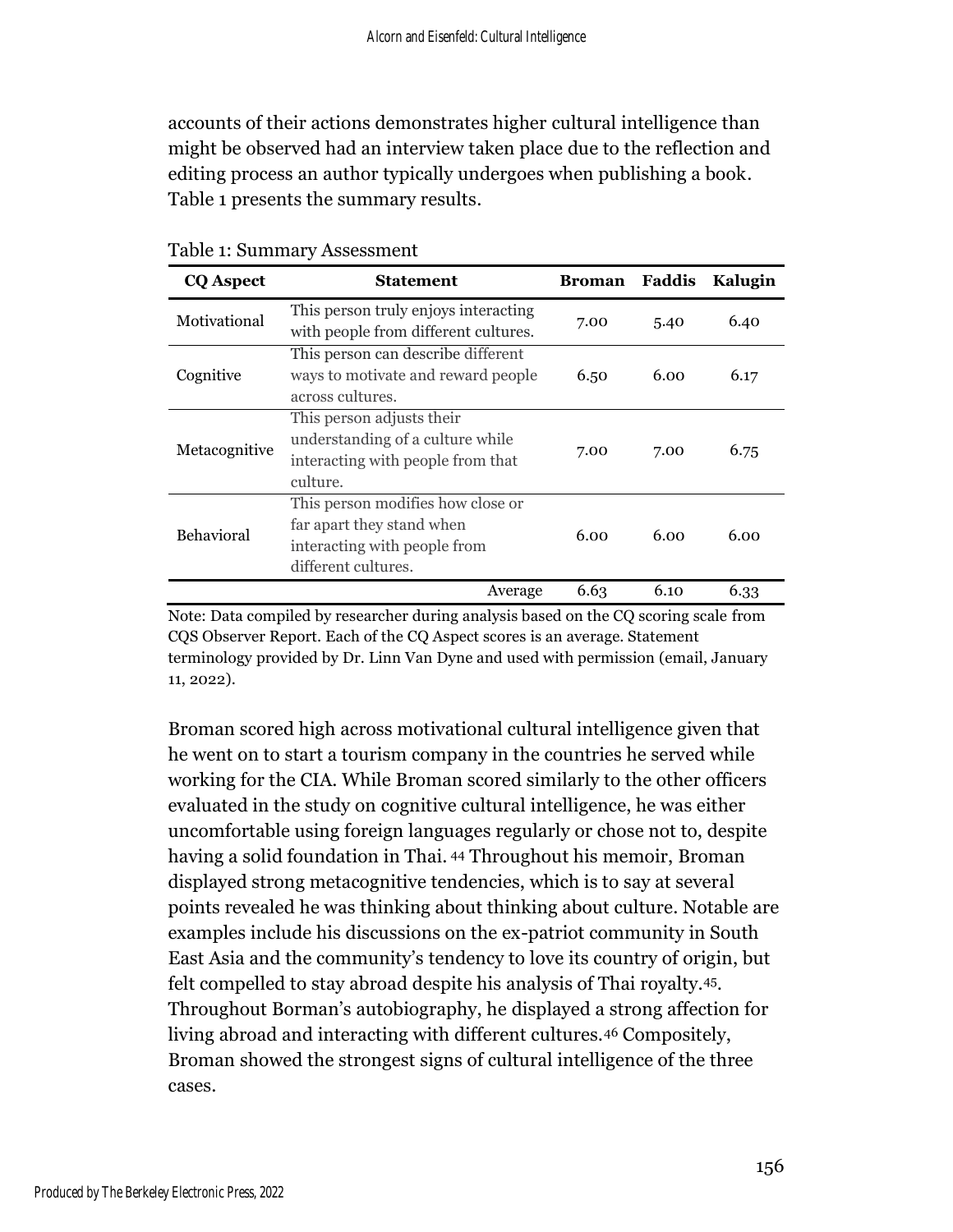Faddis scored lowest on the CQS with a composite average of 6.10. His score, however, suggests a potential gap in applying the CQS to paramilitary officers. By most measures, Faddis succeeded in his task of inserting himself into Northern Iraq ahead of the United States' invasion, organizing an alliance of Kurdish led forces backed by international allies, and leading the Kurdish forces during the invasion to capture the northern Iraqi city of Mosul.<sup>47</sup> While Faddis gave strong evidence for cognitive and metacognitive cultural intelligence, exemplified by his adroit management of the Turkish-Kurdish tensions, he did not want to stay in Iraq for extended periods of time. While the CQS might indicate this is a lack of cultural intelligence it is more than likely because Faddis was fighting a war and war is physically and emotionally demanding. In many other aspects his high degree of cultural intelligence is clear.<sup>48</sup>

Kalugin, a former highly decorated KGB officer who eventually defected to the United States, also scored highly on the CQS with an average of 6.33. However, if Kalugin's motivational and behavioral cultural intelligence were higher it was not apparent in his autobiography. Kalugin made multiple references to his appreciation of American culture, indicating high levels of cognitive and metacognitive cultural intelligence.<sup>49</sup> While he expressed that the United States was a much more convenient and wealthy country than the Soviet Union, it is was also clear that his ultimate allegiance and desires fell to Russia and his choice to defect to the United States was likely because he was forced rather than choosing to live abroad.<sup>50</sup>

Cumulatively, the case studies provide compelling evidence that the CQS is an effective predictor of an intelligence officer's success in multicultural environments. The case studies provided an association between a high degree of cultural intelligence and success in multi-cultural environments—albeit not necessarily intelligence operations. The implication is that the cultural intelligence helped these officers navigate the cultural complexity of the intelligence operation at a minimum, with likely positive impact on the intelligence operation, at best.

# Conclusion

The literature review revealed a gap between anthropology and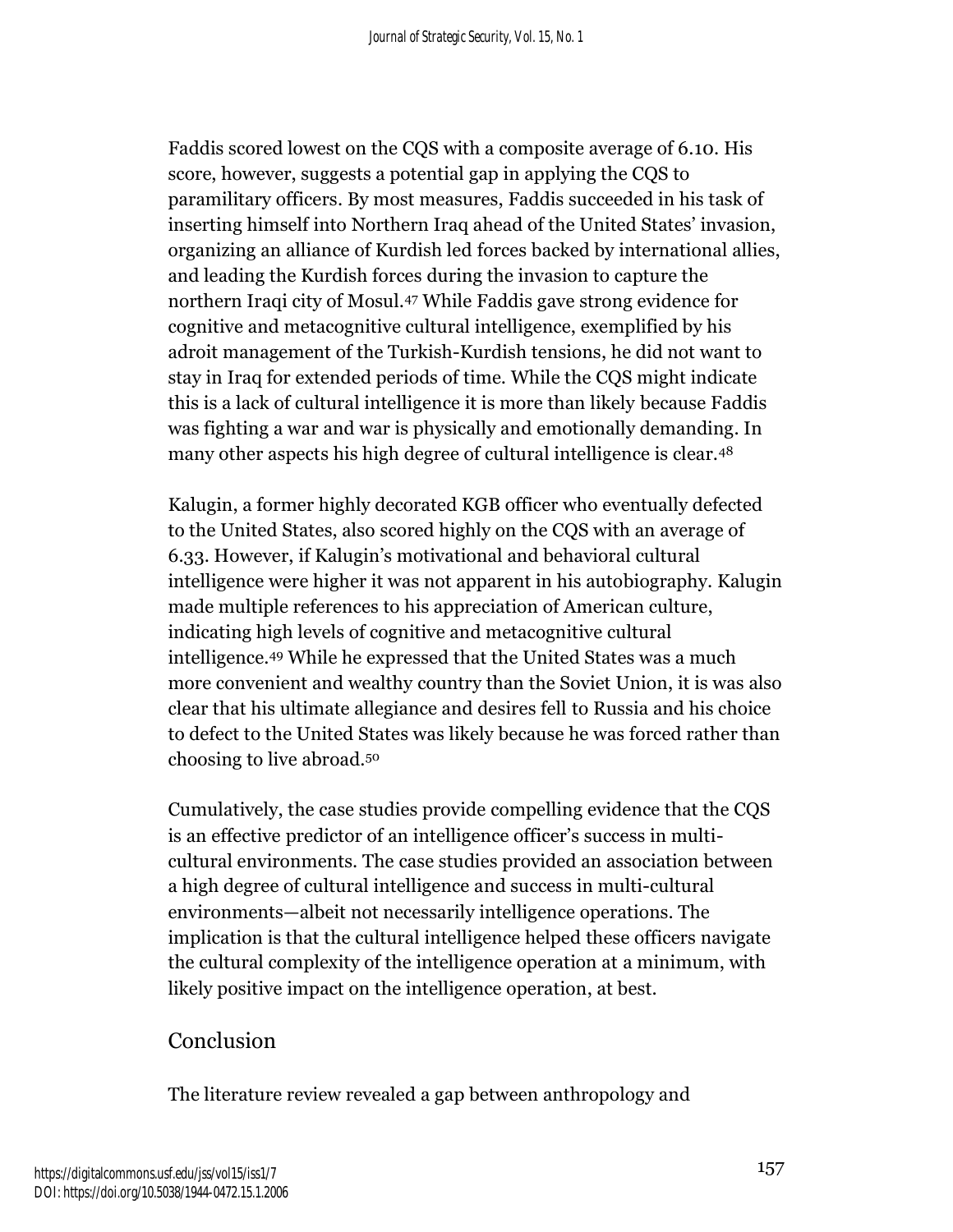intelligence studies not only in this research but also measured by the dearth of academic literature addressing the two disciplines, cultural intelligence has yet to be sufficiently associated with the academic study of strategic security and the USIC. This research narrows that gap by formally introducing the theory of cultural intelligence to the field of intelligence and applying it to the memoirs of three intelligence officers. The results of the study demonstrate these intelligence officers possessed a high degree of CQ and it aided them in the successful accomplishment of their operations. Despite hailing from different backgrounds, including one officer working for an intelligence agency competing with the one employing the other two, CQ remained consistently high across the cases studied.

#### *Way Forward*

The applications for using CQ in the USIC are plentiful. Researchers should seek to establish a baseline in the IC and use it as a basis for further research and comparison. Long term studies across the USICs agencies, investigating their varying paradigms and how they interact with and interpret foreign intelligence would do much to reveal potential bias present in analysis. Researchers should investigate the role that CQ contributes to intelligence analysis, and researchers can extend it to intelligence consumers (policy makers) as well. It is preferable for researchers to conduct CQ evaluations in person with direct access to study subjects. Historically, the lack of cultural understanding has created a blind spot in the study of intelligence as well as the practice of intelligence in the field. The study of cultural intelligence and its application within the practice of intelligence serves as a force multiplier for intelligence agencies, with high CQ officers performing successfully in the field. Lack of cultural understanding has led to failed implementation of national policy abroad, faulty analysis of foreign intelligence, and significant loss of life among officers and agents. CQ is a factor already at play in the USIC and its effect ought to be explored fully.

## Endnotes

<sup>1</sup> Richard Best. "Leadership of the U.S. Intelligence Community: From DCI to DNI." *International Journal of Intelligence and CounterIntelligence* 27, no. 2 (2014): 253– 333, https://doi.org/10.1080/08850607.2014.872533.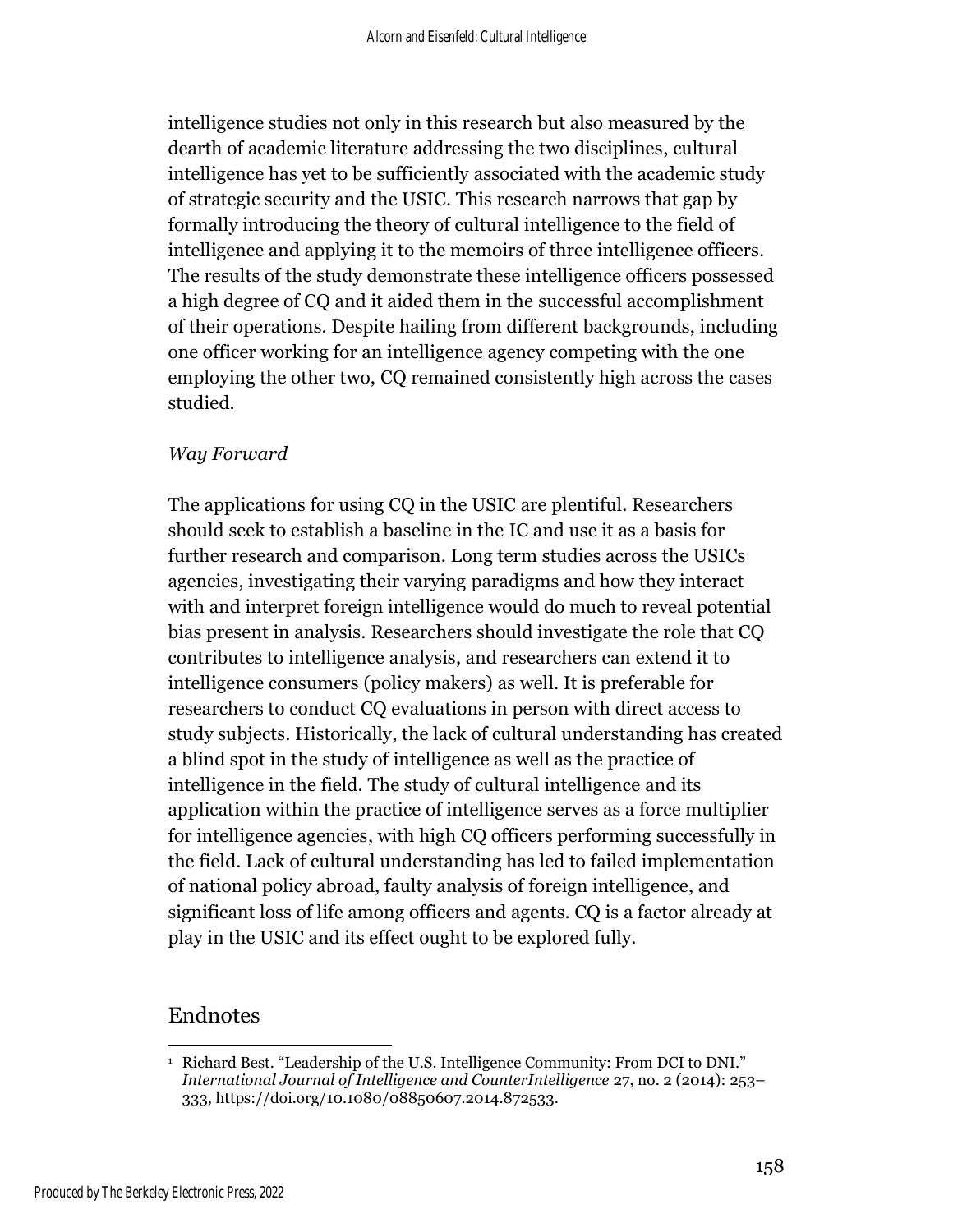- <sup>2</sup> Soon Ang, Linn Van Dyne, Christine Koh, K. Yee Ng, Klaus J. Templer, Cheryl Tay, and N. Anand Chandrasekar. "Cultural Intelligence: Its Measurement and Effects on Cultural Judgment and Decision Making, Cultural Adaptation and Task Performance," *Management and Organization Review* 3, no. 3 (2006): 335-71, https://doi.org/10.1111/j.1740-8784.2007.00082.x.
- <sup>3</sup> Ang et al., "Cultural Intelligence," 335-371.
- <sup>4</sup> Annie Jacobsen, *Surprise, Kill, Vanish* (John Murray Publishers Ltd., 2019), 51.
- <sup>5</sup> Jacobsen, *Surprise, Kill Vanish*, 51.
- <sup>6</sup> Soon Ang and Linn Van Dyne, eds., *Handbook of Cultural Intelligence: Theory, Measurement, and Applications*, (New York: Routledge, 2008), https://doi.org/10.4324/9781315703855.
- <sup>7</sup> Ang and Van Dyne, "Appendix B: Cultural Intelligence Scale (CQS) Observer Report," 390.
- <sup>8</sup> Ang et al., "Cultural Intelligence," 335-371.
- <sup>9</sup> Ang et al., "Cultural Intelligence," 335-371.
- <sup>10</sup> Ang et al., "Cultural Intelligence," 335-371.
- <sup>11</sup> Ang et al., "Cultural Intelligence," 335-371.
- <sup>12</sup> Ang et al., "Cultural Intelligence," 335-371.
- <sup>13</sup> Ang and Van Dyne, "Cultural Intelligence Scale (CQS) Observer Report."
- <sup>14</sup> Tania Olders, Oksandr S. Chernyshenko, and Stephen Stark. "Antecedents and Consequences of Cultural Intelligence Among Short-Term Business Travelers," in *Handbook of Cultural Intelligence: Theory, Measurement, and Applications* (Armonk: Taylor and Francis, 2007), [https://doi.org/10.4324/9781315703855;](https://doi.org/10.4324/9781315703855) Thomas Rockstuhl, Stefan Seiler, Soon Ang, Linn Van Dyne, and Hubert Annen, "Beyond General Intelligence (IQ) and Emotional Intelligence (EQ): The Role of Cultural Intelligence (CQ) on Cross-Border Leadership Effectiveness in a Globalized World," *Journal of Social Issues* 67 no. 4 (2011): 825-40; Michael J. Mannor, "Top Executives and Global Leadership: At the Intersection of Cultural Intelligence and Strategic Leadership Theory," in *Handbook of Cultural Intelligence: Theory, Measurement, and Applications* (Armonk: Taylor and Francis, 2007), https://doi.org/10.4324/9781315703855.
- <sup>15</sup> Sundar Sarukkai, "The 'Other' in Anthropology and Philosophy," *Economic and Political Weekly* 32, no. 24 (1997): 1406-409, https://www.jstor.org/stable/4405512.
- <sup>16</sup> Sarukkai, "The 'Other' in Anthropology and Philosophy," 1406.
- <sup>17</sup> Max Boot, *Invisible Armies an Epic History of Guerrilla Warfare from Ancient Times to the Present* (New York: Liveright Publishing Corporation, 2014), 543.
- <sup>18</sup> Ken Booth, "The Concept of Strategic Culture Affirmed," *Strategic Power: USA/USSR*  (1990): 121–28, https://doi.org/10.1007/978-1-349-20574-5\_8.
- <sup>19</sup> Yong-Pyo Hong, "North Korea's Strategic Culture and Threat Perception: Implications for Regional Security Cooperation," *Korea Observer* 42, no. 1 (2011): 95-115, https://www.proquest.com/docview/871227510?pqorigsite=gscholar&fromopenview=true; Alistair Ian Johnston, "Cultural Realism: Strategic Culture and Grand Strategy in Chinese History," *The China Quarterly* 147 (1996), [https://doi.org/doi:10.1017/S0305741000051870.](https://doi.org/doi:10.1017/S0305741000051870)
- <sup>20</sup> Richard J. Aldrich and John Kasuku. "Escaping from American Intelligence: Culture, Ethnocentrism and the Anglosphere. "*International Affair* 88, no. 5 (2012): 1009- 1028, https://doi.org/10.1111/j.1468-2346.2012.01116.x.
- <sup>21</sup> Aldrich and Kasuku, "Escaping from American Intelligence," 1016.
- <sup>22</sup> Aldrich and Kasuku, "Escaping from American Intelligence," 1018.
- <sup>23</sup> Aldrich and Kasuku, "Escaping from American Intelligence," 1018.
- <sup>24</sup> Aldrich and Kasuku, "Escaping from American Intelligence," 1010.
- <sup>25</sup> Aldrich and Kasuku, "Escaping from American Intelligence," 1014, 1019-1022.
- <sup>26</sup> Anthony Lewis, "The Blind Spot of U.S. Foreign Intelligence." *Journal of Communication* 26, no. 1 (1976): 44-55, https://doi.org/10.1111/j.1460- 2466.1976.tb01356.x.
- <sup>27</sup> Lewis, "The Blind Spot of U.S. Foreign Intelligence," 44-55.